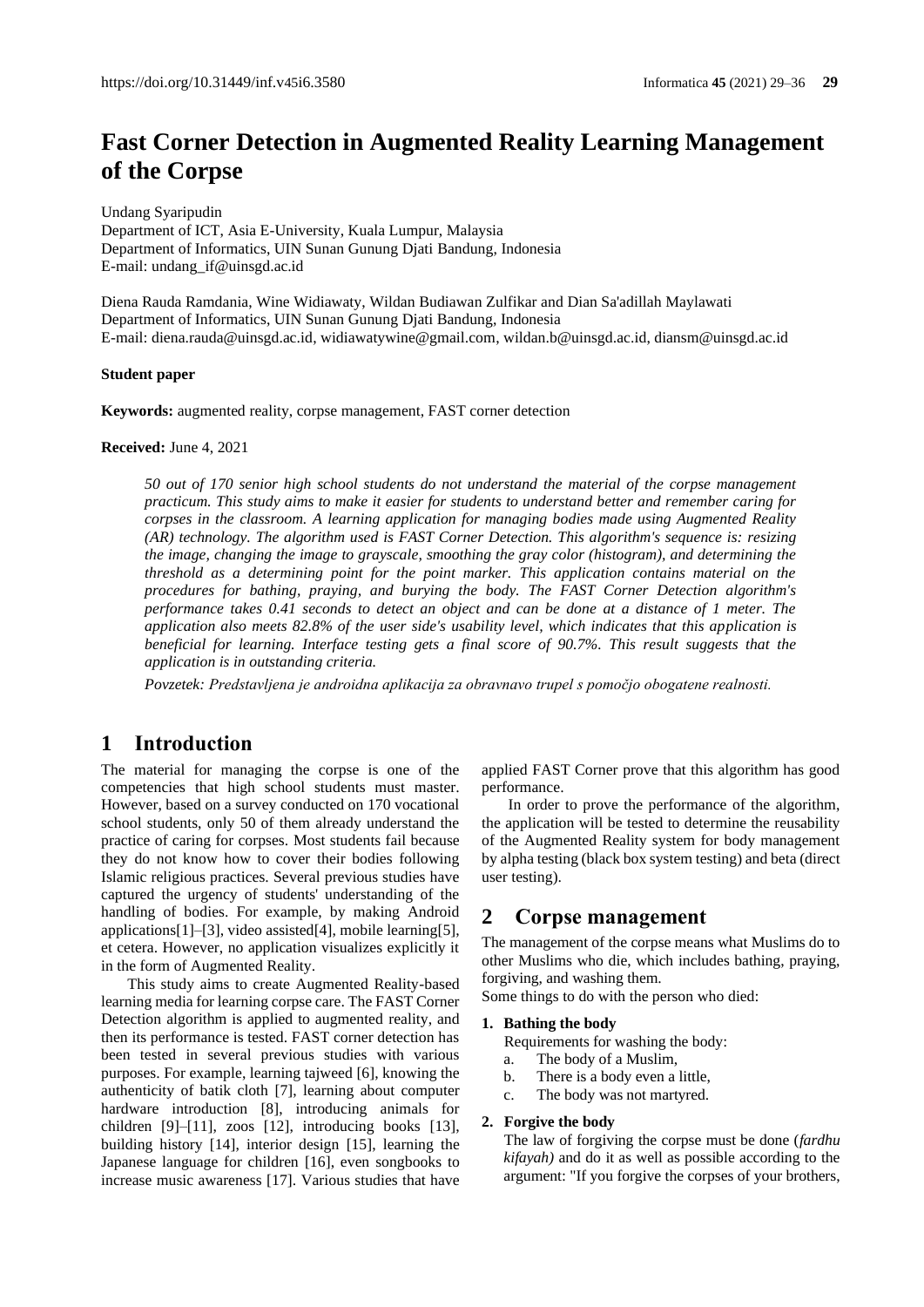caravan as best you can." (H.R. Muslim from Jabir Abdullah r.a.)

The shroud itself is obtained from the treasure that was left behind. If no property is left behind, then the cover is the living duty and if the living does not have property, then take it from baitul-mal.

The shroud is at least a layer of cloth covering the body. Three layers of material are better for men and five layers for women. One of the fabrics is the bath cloth. How to forgive the body[18]:

- a. Spread the shroud strand by strand by sprinkling camphor on each layer
- b. The corpse was placed on it
- c. The hands are folded over the chest, and the right hand is placed on the left hand

### **3. Dress the body**

Following the hadits: "From Salamah bin Al-Akwa, "At one point, we were sitting near the Prophet SAW. He said to us, "Pray your friends" (H.R.Bukhari).

Requirements for burying the body [19]:

- a. Close the genitals, body, and clothing, facing the Qibla.
- b. Carry out after the body is bathed and put on a shroud.
- c. The body is placed next to the Qibla of the person who is praying.

Procedure for burying the body [18]:

- a. The body is placed in front of the congregation. If the body is a boy, the priest stands near the head of the body. If the body is a woman, the priest stands near the stomach.
- b. The Imam stands at the very front, followed by the congregation behind him.
- *c.* Start with the intention followed by four Takbir. General reading with the intention of: "*Usholli a'la haada mayyiti arba'a takbiratin fardholfayati makmuman lillahi ta'ala"*

Meaning: "I intend to pray on this corpse four takbir fardhu kifayah as a congregation because Allah ta'ala"

- d. Takbiratul ihram who was the first to read the letter Al-Fatihah
- *e.* The second takbir read shalawat on Prophet Muhammad SAW: "*Allohumma sholli a'la muhammadin wa a'la aaaaali muhammadin"*
- f. The third Takbir read the funeral prayer: *"Allohummaghfirlahu warhamhu waa'fihi wa'fu anhu"*

Meaning: "O Allah, forgive him, have mercy on him, prosper him, forgive his mistakes"

g. The fourth takbir continues by reading a prayer: *"Allohumma la tahrimna ajrahu wala taftinna ba'dahu waghfirlana walahu"*

Meaning: O Allah, do not make us a barrier to getting his reward and not giving us slander after he died and forgiving him and us. " (H.R. Hakim)

h. Read greetings

### **4. Burying the body**

Explanation of burying the body[20]:

- a. The law of burying the body is fardu kifayah. There is no smell of the corpse in the grave, and wild animals do not dismantle it.
- b. It is advisable to use a lahad hole (placing a corpse in a burial niche covered by planks, bamboo, etcetera.) if the soil is hard. If the ground is not hard, it is better to make a center hole (a small hole in the middle of the grave that contains the corpse)[19].
- c. It is better to bury during the day, allowing for the night if the situation is urgent. When laying down the body, read[18] mustmusta:
- *d. Bismillahi wa'ala millati rasulillahi*
- e. Meaning: "In the name of Allah and the name of the religion of the Prophet."
- f. Before being buried, the heir or family should be the guarantor and settle all debts, if any. Assets are taken from purchases left behind or donations from their families.

# **3 Natural feature tracking and FAST algorithm**

Augmented Reality can run on mobile platforms. The limitations in the cellphone itself lead to reconsidering the development of this AR. Natural Feature Tracking itself is helpful as an algorithm used to detect points or angles to bring up 3D-shaped objects to the real world. One of the Natural Feature Tracking methods used is the FAST (Features from Accelerated Segment Test) algorithm. This method was developed by Edward Rosten, Reid Porter, and Tom Drummond. The purpose of this FAST is to accelerate the computation time in real-time with the detection of image points or angles[21].

This FAST method defines how well the image is detected and tracked using Vuforia as the image storage data. The detection is also based on a 0-5 rating. If the rating is 0, the image does not exist, while 5 indicates that the idea is easier to trace[20]. FAST detects by looking for points or angles on an object and used them interchangeably. The detection starts from the edge (edge), and then edge analysis is carried out to detect the Corner quickly.

The process that occurs[20]:

1. Resize

The image is uploaded to Vuforia so that it automatically reduces the image to 320x320 pixels (Figure 1).



Figure 1: Resize process.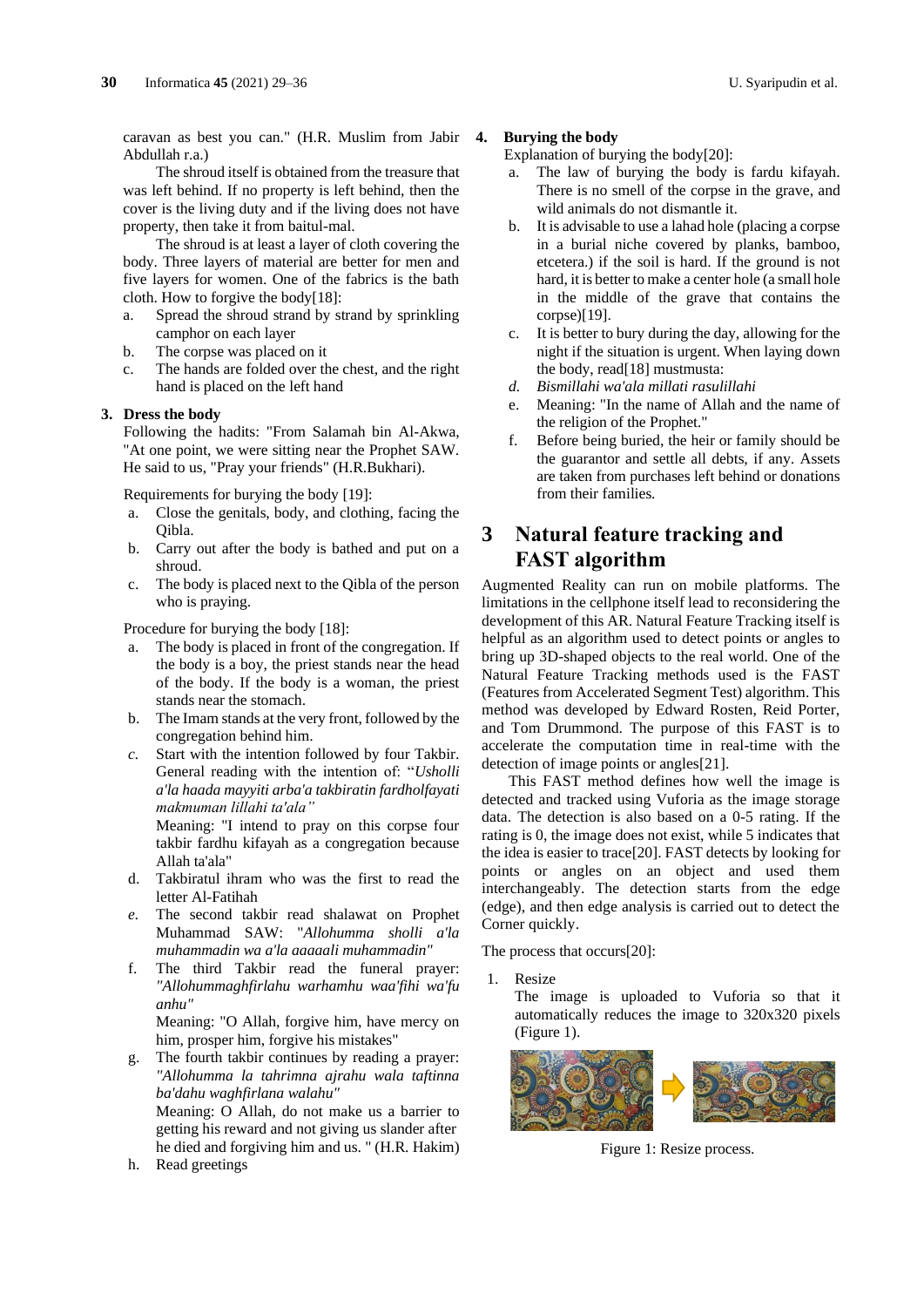

Figure 5: Use case Diagram.

## 2. Grayscale

The image is converted to monochrome with an intensity of 0 for black. Two hundred fifty-five for white, and gray for the value range 0-255. With the formula new pixel =  $(Red + Green + Blue) / 3$  (Figure 2).



Figure 2: Grayscale process.

3. Histogram

This process is for smoothing the degree of gray in the image (Figure 3).



Figure 3: Histogram process.

This process is included in the Vuforia library, which is done before the object is converted to point markers. The result of this process is the marker corner points which are finally converted into a threshold form.



Figure 4: Threshold process.

5. Determination of the corner points Finally, the determination of this point uses the FAST algorithm. The process results from the threshold are processed to determine the location of the issues. The coordinates are unique to each Augmented Reality object image.

# **4 Result and discussion**

Use Case Diagrams are diagrams that model business processes that will describe the interactions between internal, external, and user systems[22]. The Sequence

4. Threshold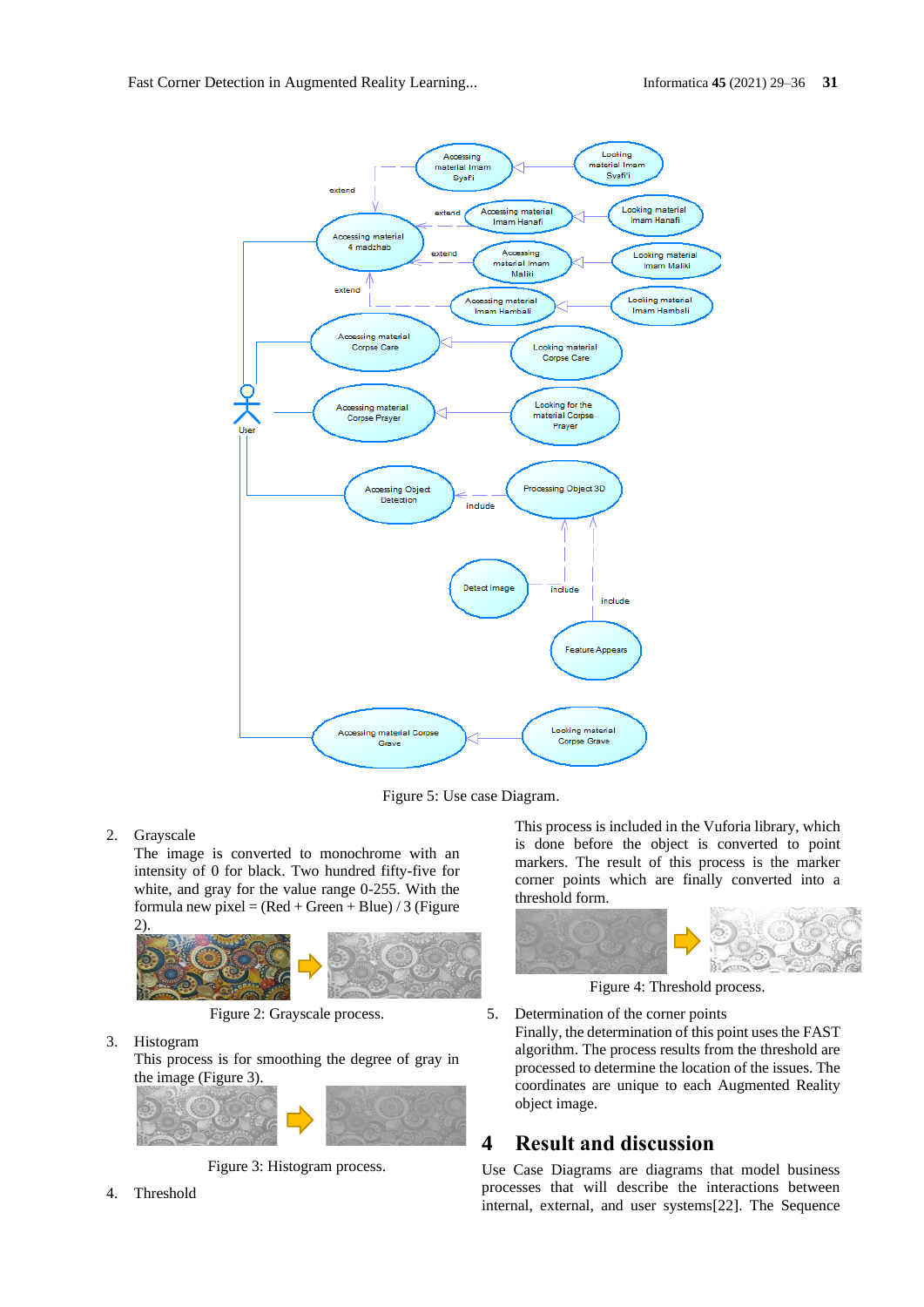

Figure 6: Sequence Diagram.

Diagram is an interaction between several objects in a certain time sequence. This process describes a series of messages between objects and their interactions at a certain point.

Use case diagrams and Sequence Diagrams built on the design created shows in Figures 5 and 6 below. The application interface consists of the following parts:

1. Home User Interface

This menu is the initial part that will appear when the application is opened. In this User Interface, there are menus: 4 schools of thought, the body management menu, the corpse prayer menu, AR forgives, the burial menu (Figure 7).

2. User Interface 4 Mazhab

This menu is part of the first menu that will appear when the user clicks the comparison of 4 Mazhab of thought. This section will compare the 4 Mazhab regarding the management of the corpse (Figure 8).

3. User Interface for the management of the corpse

**APPLICATION PROCEDURE** THE CORPSE CARE .<br>According 4 Madzhab dure Corpse Care R Corpse Sh

Figure 7: Home User Interface.



Figure 8: User Interface 4 Mazhab.

This menu is part of the second menu, namely the body's management when clicked. This section will present the procedures for taking care of the corpse (Figure 9).

- 4. User Interface for the Prayer of the Body This menu is part of the third menu, namely the funeral prayer when clicked. In this section, we will present the procedures for funeral prayers (Figure 10).
- 5. User Interface Burying the Body This menu is part of the fourth menu. Bury the body that will come out when clicked. This section will present the procedures for burying the body (Figure 11).
- 6. AR User Interface

This menu is the AR part of the application. The user points the camera at the target image, and then a 3D object will appear (Figure 12).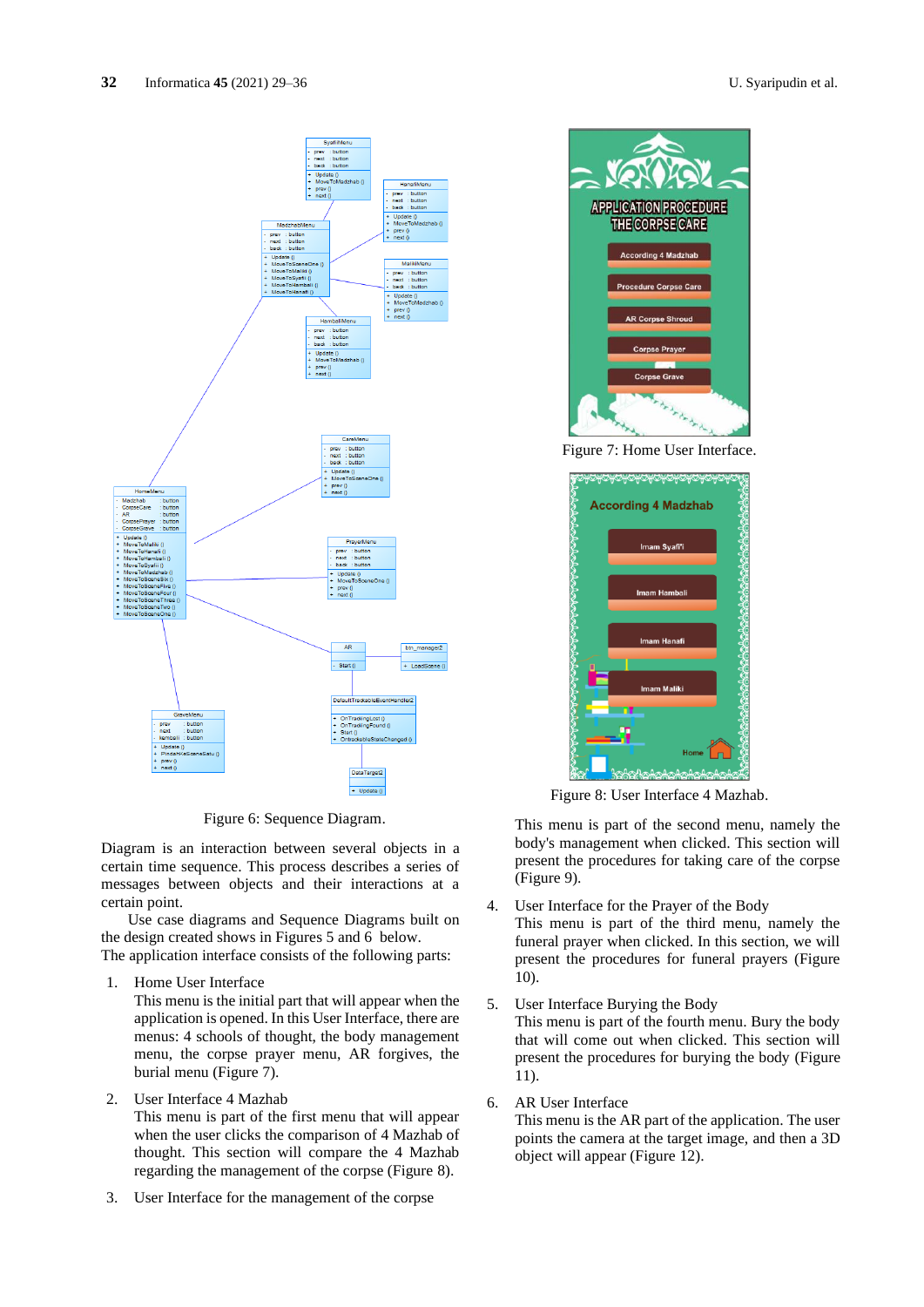Fast Corner Detection in Augmented Reality Learning... Informatica **45** (2021) 29–36 **33**



Figure 9: User Interface for the management of the corpse.



Figure 10: User Interface for Corpse Prayers.

## **4.1 The alpha testing**

Alpha testing is carried out by users who are in a developer environment[23]. Testing was carried out using the Blackbox method, with the results presented in Table 1 below.

# **4.2 The betha testing**

This test is carried out directly to the end-user to evaluate data from its usability, function, compatibility, and reliability testing[24]. The user response questionnaire to this application consists of 5 questions, and the answer uses a scale of 1 to 5.

Following are the questionnaire questions:

- 1. Is funeral management a practical application for Muslims?
- 2. Is the application using ARsmartphone beneficial for Muslims?



Figure 11: User Interface Burying the Body.



Figure 12: AR User Interface.

| Table 1: Blackbox testing result. |  |
|-----------------------------------|--|
|-----------------------------------|--|

| Code | Test               | <b>Item Test</b>  | Result         |
|------|--------------------|-------------------|----------------|
|      | Component          |                   |                |
| 01   | Home               | Displaying all    | <b>Success</b> |
|      |                    | menu buttons      |                |
| 02   | Menu 4             | Displaying        | <b>Success</b> |
|      | Mazhab             | material 4 Mazhab |                |
| 03   | Body               | Displaying body   | <b>Success</b> |
|      | Management         | handling material |                |
|      | Menu               |                   |                |
| 04   | The Prayer         | Displaying corpse | <b>Success</b> |
|      | Menu               | prayer materials  |                |
| 05   | AR Menu            | Displaying 3D     | <b>Success</b> |
|      | Putting on a       | objects           |                |
|      | Shroud             |                   |                |
| 06   | <b>Burial Menu</b> | Displaying        | <b>Success</b> |
|      |                    | material burying  |                |
|      |                    | corpses           |                |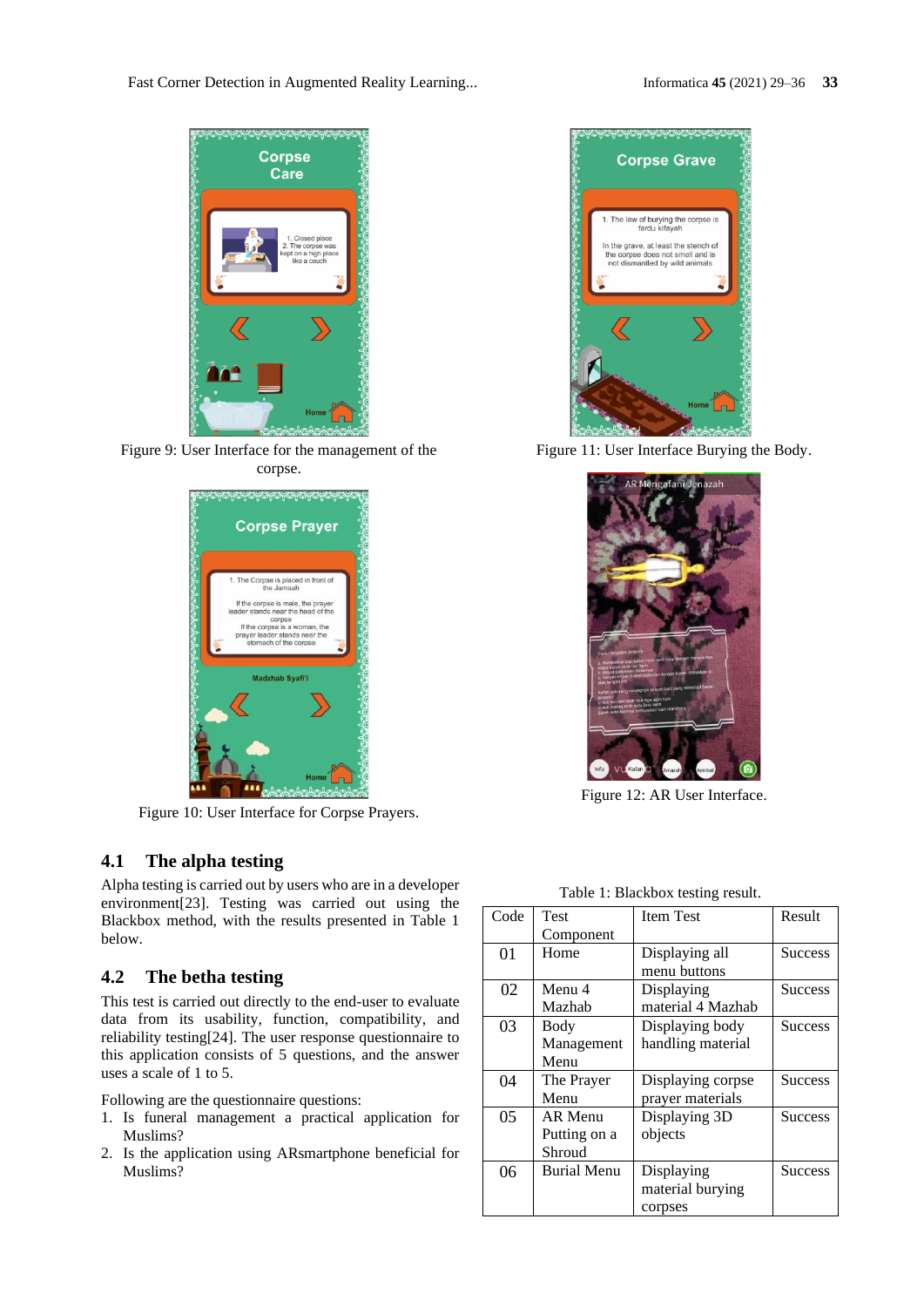Table 2: Betha test Result.

| Statement                | Value          | Score            | Total            |  |  |  |
|--------------------------|----------------|------------------|------------------|--|--|--|
|                          |                |                  | Score            |  |  |  |
|                          | Question 1     |                  |                  |  |  |  |
| Strongly                 | 5              | 18               | 90               |  |  |  |
| Agree                    |                |                  |                  |  |  |  |
| Agree                    | $\overline{4}$ | 22               | 88               |  |  |  |
| Less Agree               | $\frac{3}{2}$  | $\frac{3}{0}$    | 9                |  |  |  |
| Disagree                 |                |                  | $\boldsymbol{0}$ |  |  |  |
| Strongly                 |                | $\overline{1}$   | $\mathbf{1}$     |  |  |  |
| Disagree                 |                |                  |                  |  |  |  |
|                          | Total: 85.5%   |                  |                  |  |  |  |
|                          | Question 2     |                  |                  |  |  |  |
| Strongly                 | 5              | 12               | 60               |  |  |  |
| Agree                    |                |                  |                  |  |  |  |
| Agree                    | 4              | 30               | 120              |  |  |  |
| Less Agree               | 3              | 1                | 3                |  |  |  |
| Disagree                 | $\overline{c}$ | 1                | $\overline{2}$   |  |  |  |
| Strongly                 | $\overline{1}$ | 0                | $\overline{0}$   |  |  |  |
| Disagree                 |                |                  |                  |  |  |  |
|                          | Total: 84.1%   |                  |                  |  |  |  |
|                          | Question 3     |                  |                  |  |  |  |
| Strongly                 | 5              | 13               | 65               |  |  |  |
| Agree                    |                |                  |                  |  |  |  |
| Agree                    | 4              | 25               | 100              |  |  |  |
| Less Agree               | 3              | $\overline{4}$   | 12               |  |  |  |
| Disagree                 | $\overline{c}$ | $\overline{c}$   | 4                |  |  |  |
| Strongly                 | $\mathbf 1$    | $\boldsymbol{0}$ | $\overline{0}$   |  |  |  |
| Disagree                 |                |                  |                  |  |  |  |
|                          | Total: 82.3%   |                  |                  |  |  |  |
|                          | Question 4     |                  |                  |  |  |  |
| Strongly                 | 5              | 7                | 35               |  |  |  |
| Agree                    |                |                  |                  |  |  |  |
| Agree                    | 4              | 31               | 124              |  |  |  |
| Less Agree               | 3              | 6                | 18               |  |  |  |
| Disagree                 | $\overline{2}$ | 0                | 0                |  |  |  |
| Strongly                 | $\overline{1}$ | $\overline{0}$   | $\overline{0}$   |  |  |  |
| Disagree                 |                |                  |                  |  |  |  |
|                          | Total: 80.4%   |                  |                  |  |  |  |
| $\overline{Q}$ uestion 5 |                |                  |                  |  |  |  |
| Strongly                 | 5              | 11               | 55               |  |  |  |
| Agree                    |                |                  |                  |  |  |  |
| Agree                    | 4              | 29               | 116              |  |  |  |
| Less Agree               | $\overline{3}$ | $\overline{c}$   | 6                |  |  |  |
| Disagree                 | $\overline{2}$ | $\mathbf{1}$     | $\overline{c}$   |  |  |  |
| Strongly                 | $\overline{1}$ | $\mathbf{1}$     | $\overline{1}$   |  |  |  |
| Disagree                 |                |                  |                  |  |  |  |
| Total: 81.8%             |                |                  |                  |  |  |  |
|                          |                |                  |                  |  |  |  |

- 3. Can this application using ARsmartphone help understand Islamic Education in class or Muslims in everyday life handling corpses?
- 4. Is the AR smartphone application good enough in the formation of 3D objects from handling the corpse?
- 5. Is the operation of the corpse management application easy to use?

The User Interface testing questionnaire conducted by three people according to Jacob Nielsen's theory [25]

Table 3: Usability test Result.

| Statement                  | Value                      | Score                   | Total            |  |  |  |
|----------------------------|----------------------------|-------------------------|------------------|--|--|--|
| Score<br>Question 1        |                            |                         |                  |  |  |  |
| Very good                  | 5                          | $\overline{c}$          | 10               |  |  |  |
|                            | $\overline{4}$             | $\mathbf{1}$            | $\overline{4}$   |  |  |  |
| Good                       |                            |                         |                  |  |  |  |
| Enough                     | 3                          | $\overline{0}$          | $\boldsymbol{0}$ |  |  |  |
| Bad                        | $\overline{2}$             | $\overline{0}$          | $\boldsymbol{0}$ |  |  |  |
| Very bad                   | 1                          | $\theta$                | $\theta$         |  |  |  |
|                            | Total: 93.3%<br>Question 2 |                         |                  |  |  |  |
| Very good                  | 5                          | $\overline{c}$          | 10               |  |  |  |
| Good                       | $\overline{\mathbf{4}}$    | $\mathbf{1}$            | 4                |  |  |  |
|                            | 3                          | $\overline{0}$          | $\overline{0}$   |  |  |  |
| Enough                     |                            |                         |                  |  |  |  |
| Bad                        | $\overline{2}$             | $\overline{0}$          | $\boldsymbol{0}$ |  |  |  |
| Very bad                   | $\mathbf{1}$               | $\theta$                | $\boldsymbol{0}$ |  |  |  |
| Total: 93.3%<br>Question 3 |                            |                         |                  |  |  |  |
|                            |                            |                         | 5                |  |  |  |
| Very good                  | 5                          | $\mathbf{1}$            |                  |  |  |  |
| Good                       | $\overline{4}$             | $\overline{2}$          | 8                |  |  |  |
| Enough                     | 3                          | $\overline{0}$          | $\overline{0}$   |  |  |  |
| Bad                        | $\overline{c}$             | $\overline{0}$          | $\boldsymbol{0}$ |  |  |  |
| Very bad                   | $\mathbf{1}$               | $\overline{0}$          | $\boldsymbol{0}$ |  |  |  |
|                            | Total: 86.7%               |                         |                  |  |  |  |
|                            | Question 4                 |                         |                  |  |  |  |
| Very good                  | 5                          | 1                       | 5                |  |  |  |
| Good                       | $\overline{4}$             | $\overline{2}$          | 8                |  |  |  |
| Enough                     | $\overline{\mathbf{3}}$    | $\overline{0}$          | $\overline{0}$   |  |  |  |
| Bad                        | $\overline{2}$             | $\overline{0}$          | $\overline{0}$   |  |  |  |
| Very bad                   | $\overline{1}$             | $\overline{0}$          | $\overline{0}$   |  |  |  |
| Total: 86.7%               |                            |                         |                  |  |  |  |
| Question 5                 |                            |                         |                  |  |  |  |
| Very good                  | 5                          | $\overline{\mathbf{c}}$ | 10               |  |  |  |
| Good                       | $\overline{4}$             | $\mathbf{1}$            | 4                |  |  |  |
| Enough                     | $\overline{\mathbf{3}}$    | $\overline{0}$          | $\overline{0}$   |  |  |  |
| Bad                        | $\overline{2}$             | $\overline{0}$          | $\boldsymbol{0}$ |  |  |  |
| Very bad                   | $\overline{1}$             | $\overline{0}$          | $\overline{0}$   |  |  |  |
| Total: 93.3%               |                            |                         |                  |  |  |  |

consists of 5 questions, and the answers use a scale of 1 to 5.

Following are the questionnaire questions:

- 1. Can the system provide information that the image detection was successful or failed in the funeral application under the usability "Visibility of system status"?
- 2. Does the icon in the count processing application match the "Match between system and the real world" usability?
- 3. Are the excellent color contrast, appropriate position, and harmony made in the corpse management application per the usability "Consistency and standards"?
- 4. Does the system design made in the corpse management application focus on following the usability of "Aesthetic and minimalist design"?
- 5. Are the red, yellow, green indicators on the top of the bar in the AR display created in the corpse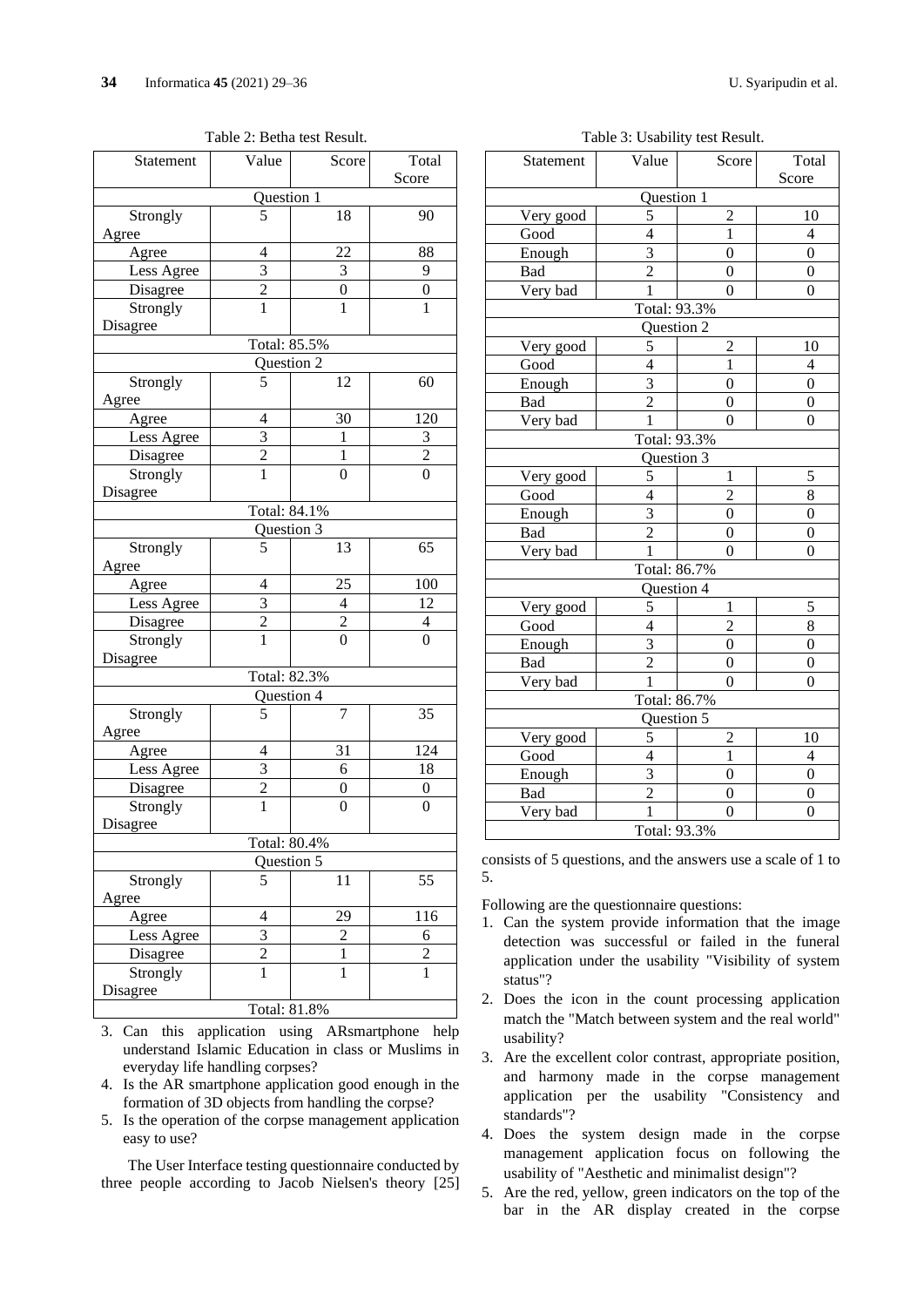management application to provide bug error information in detecting images by usability "Error prevention"?

Based on the alpha test results, it can be concluded that the application for managing the corpse was built as expected, namely in terms of the emergence of material displacement and the maximum in the form of a 3D object. The target image is according to the camera's focus on the Android mobile which can detect up to 0.41 seconds in detecting objects with a distance of up to 1 meter. These results are obtained by calculating the appearance of the 3D model using a stopwatch.

Beta testing on the body management application built according to 44 user responses can be concluded that this application is easy to use and very helpful for students in learning Islamic Education. This is obtained from the percentage of user responses through a questionnaire that reaches 82.8%. The rate indicates that the application is categorized as strongly agreeing that the application for managing bodies is presented in an AR Smartphone. According to Jacob Nielsen's theory, testing the application User Interface according to 3 testers reached 90.7%. This application was categorized as very good according to the principles of Jacob Nielsen's User Interface theory.

## **5 Conclusion**

An AR application has been built as a learning medium. Since this application is presented in a mobile Android form, it can be used to learn about the Management of Bodies in any case. It is also simple to bring around because it is presented in a mobile android form. In this application, the process carried out by the system is the material for bathing, shrouding, praying, and burying the body. The material is presented in Augmented Reality technology with the FAST Corner Detection algorithm and accompanied by dzikir backgrounds for the shroud. The FAST Corner Detection algorithm performs the process starting from detecting the target image, which does not take long. The average detection speed reaches 0.41 seconds per object with a distance of up to 1 meter. Markerless, which is applied in this application, users do not need to use unique markers to appear as predetermined digital elements. The level of usability testing of the corpse management application system is outstanding. This test data is obtained from alpha testing data that can detect Image Target according to the camera's focus on the Android mobile, which reaches 0.41 seconds. The distance of up to 1 meter and beta testing is obtained from user response questionnaire data which comes 82.8% categorized as very helpful in PAI learning materials and everyday life in caring for corpses. The User Interface test data reached 90.7%, which was classified as very good according to Jacob Nielsen's theory principles.

### **Acknowledgement**

Authors wishing to acknowledge the Faculty of Sciencw and Technology of UIN Sunan Gunung Djati Bandung that supports and funds this research publication.

## **References**

- [1] A. Thomas Faizal, M. K. H. Wahyudin, and H. M. A. Deden Nurul, "Pengembangan Aplikasi Pengurusan Jenazah Islam Berbasis Android," *J. Algoritm. Sekol. Tinggi Teknol. Garut*, pp. 1–8, 2014.
- [2] S. Adrianto, A. Linarta, and M. Erwin, "Aplikasi Tata Cara Pengurusan Jenazah Islam Berbasis Android," *INFORMATIKA*, vol. 12, no. 2, pp. 26–32, 2020.
- [3] M. A. W. Prasetyo, Z. Karini, and H. Al Ayubi, "Penggunaan Smartphone Application Guna Mempelajari Cara Mengurus Jenazah Umat Muslim," *INTEK J. Penelit.*, vol. 6, no. 2, pp. 98– 105, 2019.
- [4] A. Dell'Amore *et al.*, "Human corpse model for video-assisted thoracoscopic lobectomy simulation and training," *Interact. Cardiovasc. Thorac. Surg.*, vol. 31, no. 5, pp. 632–637, 2020.
- [5] M. T. P. Aprianto, S. Ulfa, and A. Husna, "Pengembangan Multimedia Interaktif Mobile Learning Pengurusan Jenazah," *J. Kaji. Teknol. Pendidik.*, vol. 4, no. 1, pp. 23–32, 2021.
- [6] A. P. Andriyandi, W. Darmalaksana, D. S. adillah Maylawati, F. S. Irwansyah, T. Mantoro, and M. A. Ramdhani, "Augmented reality using features accelerated segment test for learning tajweed," *Telkomnika (Telecommunication Comput. Electron. Control. vol. 18, no. 1, pp. 208–216, 2020, doi 10.12928/TELKOMNIKA. V18I1. 14750*, 2020.
- [7] D. Ramdoni, T. Sugiharto, A. Permana, and R. Nugraha, "Implementation of the FAST Fast Corner Detection Algorithm (Feature Form Accelerated Segment Test) and Augmented Reality to Determine the Authenticity of Batik Case Study (Batik Trusmi) Cirebon," *Balong Int. J. Des.*, vol. 1, no. 1, 2019.
- [8] A. Wiharto and C. Budihartanti, "Aplikasi Mobile Augmented Reality Sebagai media Pembelajaran Pengenalan Hardware Komputer Berbasis Android," *PROSISKO*, 2017, [Online]. Available: https://www.scribd.com/document/423068668/387- 1088-1-PB-1.
- [9] A. Syahputra, S. Andryana, and A. Gunaryati, "Aplikasi Augmented Reality (AR) dengan Metode Marker Based sebagai Media Pengenalan Hewan Darat pada Anak Usia Dini menggunakan Algoritma Fast Corner Detection (FCD)," *J. JTIK (Jurnal Teknol. Inf. dan Komunikasi)*, vol. 5, no. 1, pp. 43– 56, 2020.
- [10] E. R. Nainggolan, H. H. Asymar, A. R. A. Nalendra, F. Sulaeman, and U. Radiyah, "The implementation of augmented reality as learning media in introducing animals for early childhood education,"